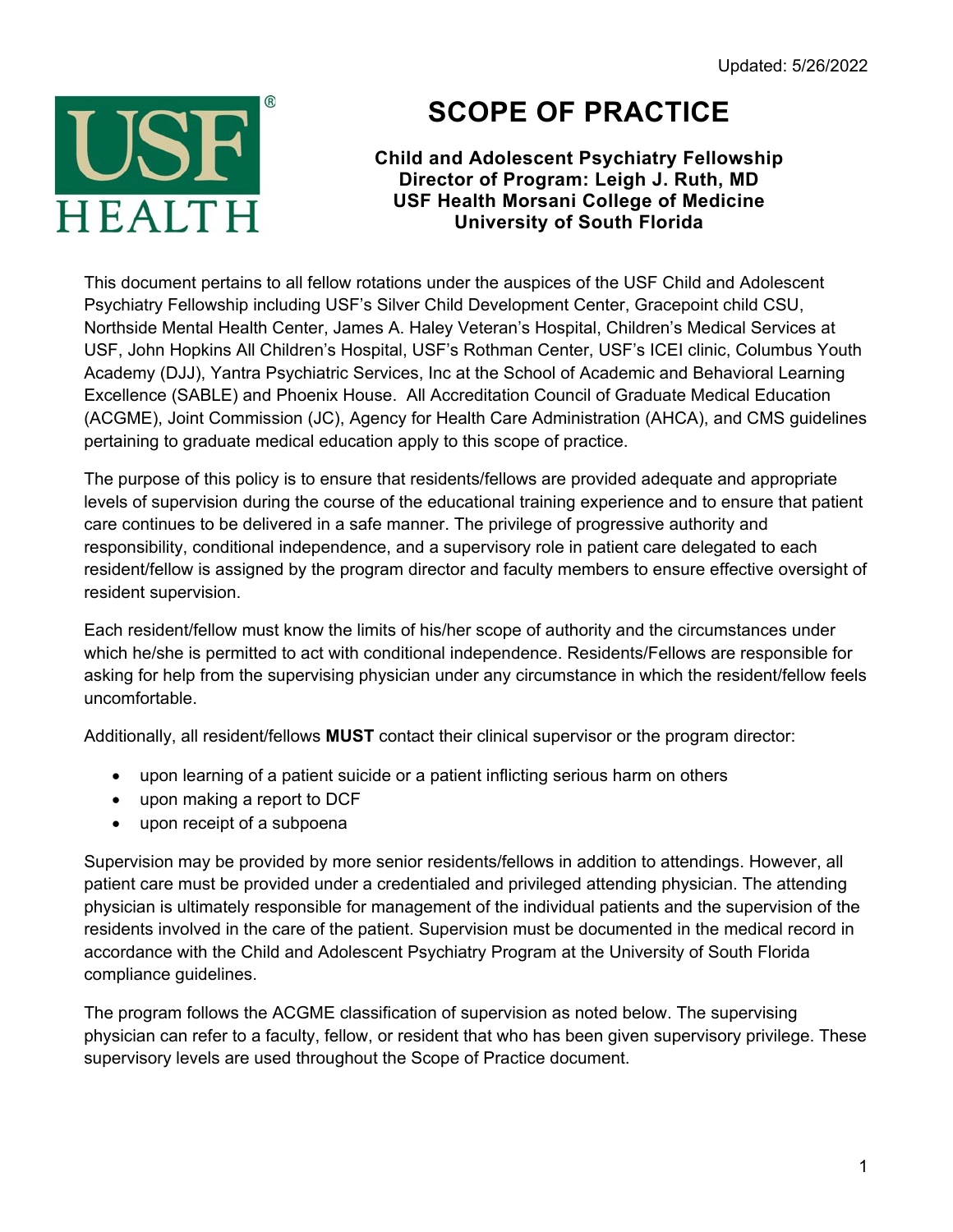Direct Supervision The supervising physician is physically present with the resident and patient.

Indirect Supervision

- 1) With Direct Supervision Immediately Available The supervising physician is physically within the hospital or other site of patient care and is immediately available to provide direct supervision.
- 2) With Direct Supervision Available The supervising physician is not physically present within the hospital or other site of patient care but is immediately available by means of telephonic and/or electronic modalities and is available to provide direct supervision.
- 3) Oversight The supervising physician is available to provide review of procedures/encounters with feedback after care is delivered.

The residency/fellowship program has a curriculum for providing knowledge and performance competence for all of the residents/fellows. The program schedule is also set up so that residents at any given PGY level are assigned to a rotation only once they are deemed ready for the responsibilities of said rotation. Annual decisions about competence are made by the program's clinical competency committee to ensure a successful transition and preparation for the next PGY level. All residents need to maintain current ACLS training.

|                                                                                                                         | <b>Supervising</b><br><b>Physician</b><br>present<br>(Direct) | <b>Supervising</b><br><b>Physician in</b><br>hospital and<br>available for<br>consultation<br>(Indirect but<br>direct<br>supervision<br>immediately<br>available) | <b>Supervising</b><br><b>Physician</b><br>out of<br>hospital but<br>available by<br>phone or<br>can come in<br>(Indirect but<br>direct<br>supervision<br>available) | The trainee<br>may perform<br>the<br>procedure<br>without<br>supervising<br>Attending/<br>resident<br>(oversight) |                                                                                           |
|-------------------------------------------------------------------------------------------------------------------------|---------------------------------------------------------------|-------------------------------------------------------------------------------------------------------------------------------------------------------------------|---------------------------------------------------------------------------------------------------------------------------------------------------------------------|-------------------------------------------------------------------------------------------------------------------|-------------------------------------------------------------------------------------------|
| Designated<br>Levels                                                                                                    | A                                                             | B                                                                                                                                                                 | C                                                                                                                                                                   | D                                                                                                                 | See below for level of<br>supervision required for each<br>procedure and year of training |
| <b>CORE Duties</b>                                                                                                      |                                                               |                                                                                                                                                                   |                                                                                                                                                                     |                                                                                                                   | <b>Child fellow level</b>                                                                 |
| Perform patient care and procedures in outpatient setting inclusive of<br>psychiatric evaluations and follow up visits. |                                                               |                                                                                                                                                                   |                                                                                                                                                                     |                                                                                                                   | CAP1 - B                                                                                  |
|                                                                                                                         |                                                               |                                                                                                                                                                   |                                                                                                                                                                     |                                                                                                                   | CAP2 - D                                                                                  |
| Admit patients and complete inpatient H&P for hospitalized patients.                                                    |                                                               |                                                                                                                                                                   |                                                                                                                                                                     |                                                                                                                   | All levels - C                                                                            |